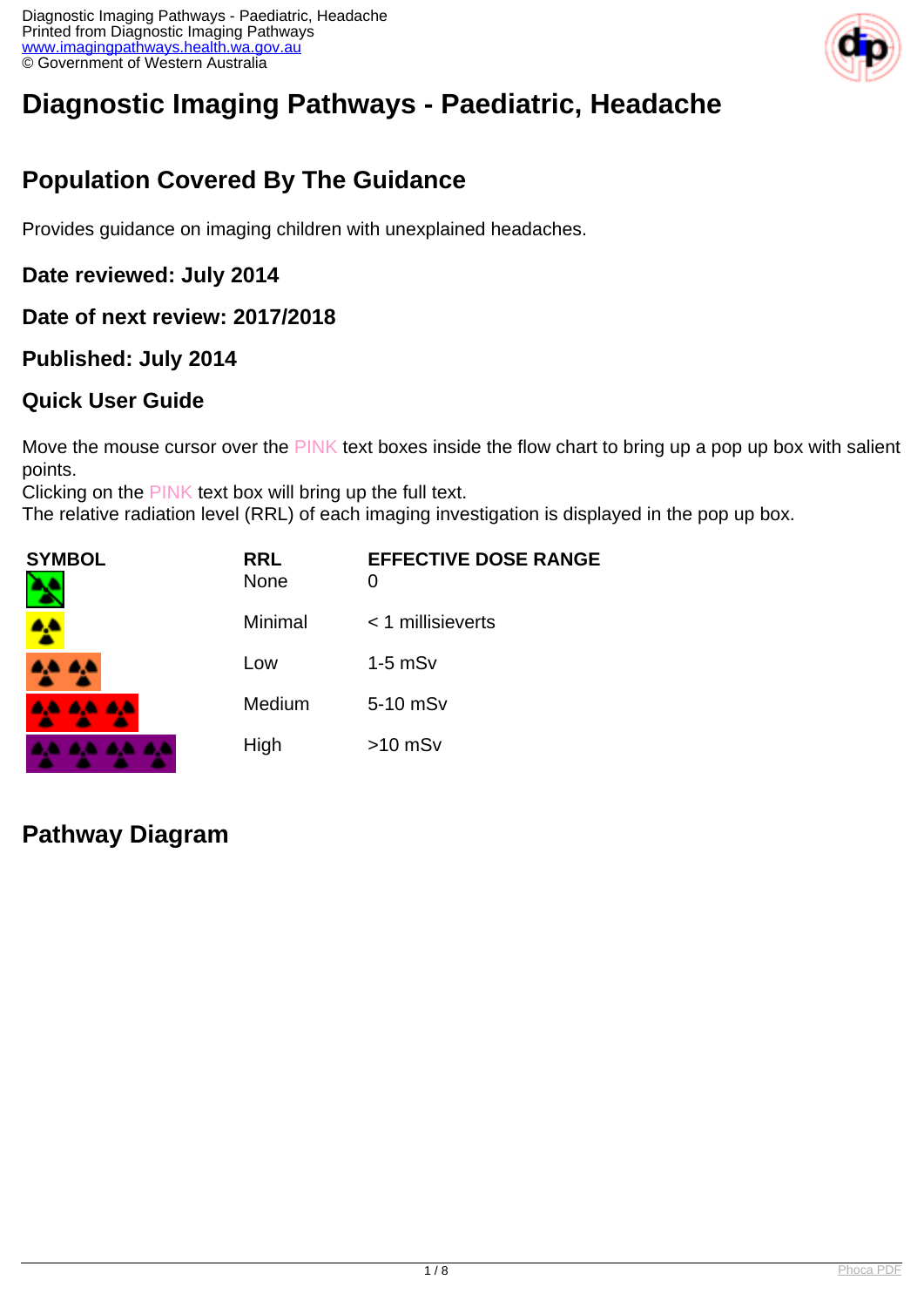Diagnostic Imaging Pathways - Paediatric, Headache Printed from Diagnostic Imaging Pathways [www.imagingpathways.health.wa.gov.au](http://www.imagingpathways.health.wa.gov.au/) © Government of Western Australia





### **Image Gallery**

Note: Images coming soon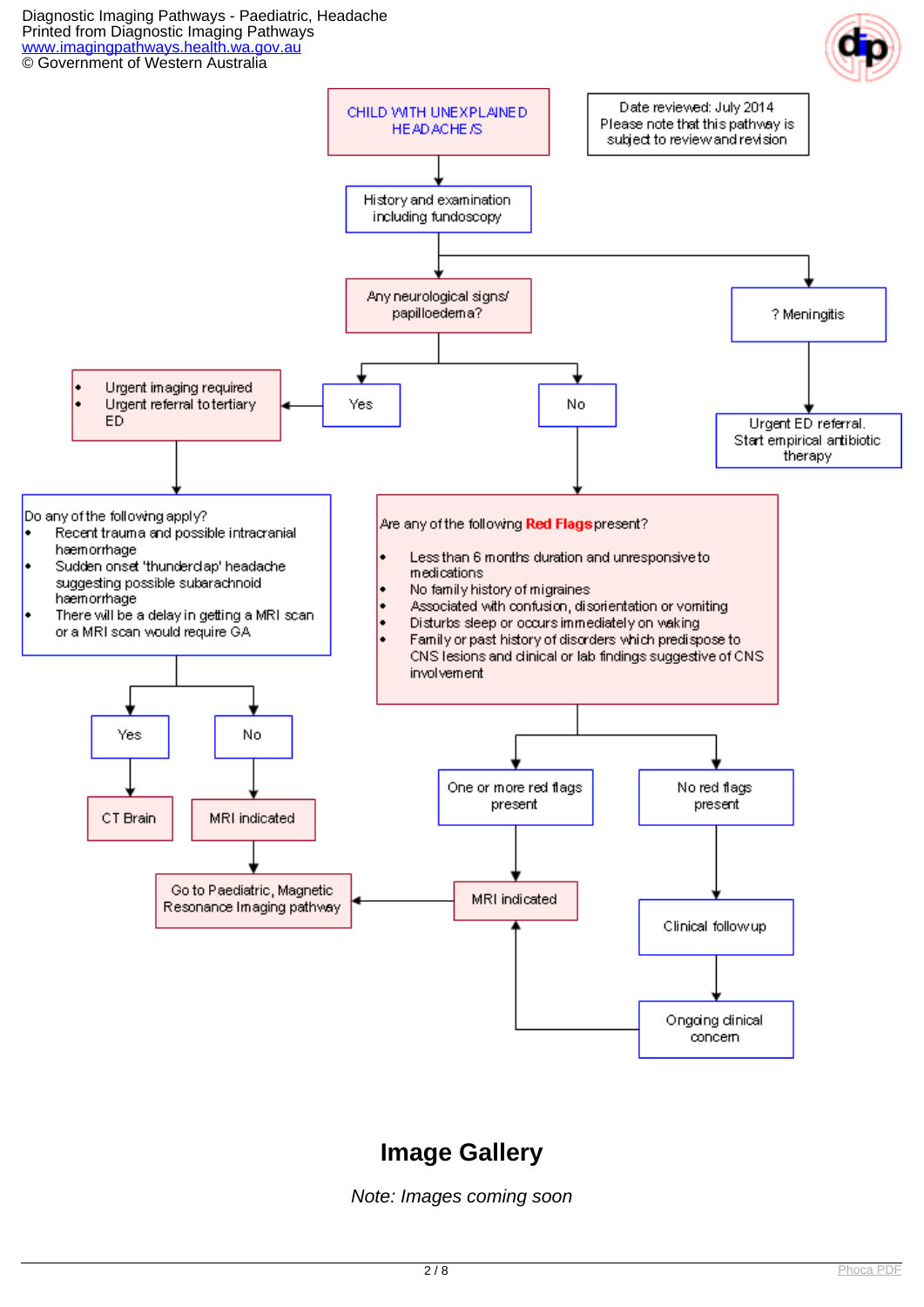

## **Teaching Points**

- Headaches in children are common. By the age of 18 years, around 90% of children would have suffered a headache. [1](index.php?option=com_content&view=article&id=231&tab=references#1) Population-based studies report that almost 60% of children report having prolonged headaches (recurring over months and years) [2](index.php?option=com_content&view=article&id=231&tab=references#2)
- Prevalence of headaches is similar in pre-pubertal boys and girls but the rate increases in girls of post-pubertal age (>12 years) [3](index.php?option=com_content&view=article&id=231&tab=references#3)
- Headaches are classified into two main groups: primary and secondary headaches
- Primary headaches include migraine headaches, tension-headaches, cluster headaches and chronic daily headaches. In primary headaches, headache is the disease
- Secondary headaches may be caused by acute febrile illnesses (like respiratory viral infections, sinusitis), head injury, meningitis, raised intra-cranial pressure, intra-cranial haemorrhage, brain tumour etc. In secondary headaches, headache is the symptom of an underlying disease
- Thorough history of headaches and physical examination are of paramount importance to help differentiate between primary headaches and headaches secondary to an underlying pathology. This distinction can frequently be difficult to determine and laboratory investigations, lumbar puncture and neuro-imaging may help in these instances to diagnose accurately and help plan management
- The goal of investigating headaches in children is to rule out secondary life-threatening causes like bacterial meningitis, encephalitis, hydrocephalus and intra-cranial haemorrhage which require urgent medical or surgical management.  $\frac{4}{3}$  $\frac{4}{3}$  $\frac{4}{3}$  Hence the need to check thoroughly for neurological deficits or signs of raised intra-cranial pressure
- Other than the presence of associated neurological signs, including papilloedema, there is a lack of good evidence for which children require imaging
- In children, acute headache presentation is more commonly due to an upper respiratory tract infection or a migraine. Other serious conditions like tumours or haemorrhages are less common and, when present, patients usually have positive examination findings like papilloedema, hemiparesis or other neurological signs  $\frac{5,6}{5}$  $\frac{5,6}{5}$  $\frac{5,6}{5}$
- In the absence of any neurological signs or signs of raised intra-cranial pressure, attention must to given to other high risk features (red-flag signs) like  $7,8$  $7,8$  $7,8$ 
	- Recent onset (<6 months duration) especially when unresponsive to medical therapy
	- Headache on awakening
	- Headache associated with vomiting or confusion or trauma
	- Negative family history for primary headaches
	- Family history of CNS disorders
	- Occipital in location
- Presence of any of these red-flag signs should warrant further investigations including neuroimaging

### **Types of Headache**

#### **Primary Headache**

- Primary headaches (migraine and tension-headache) are the most common type of headaches in children. Cluster headaches and other types of autonomic cephalalgias are less frequent in children, especially in  $<$ 10 year-olds  $9$
- Primary headaches are typically self-limited and do not require neuro-imaging or extensive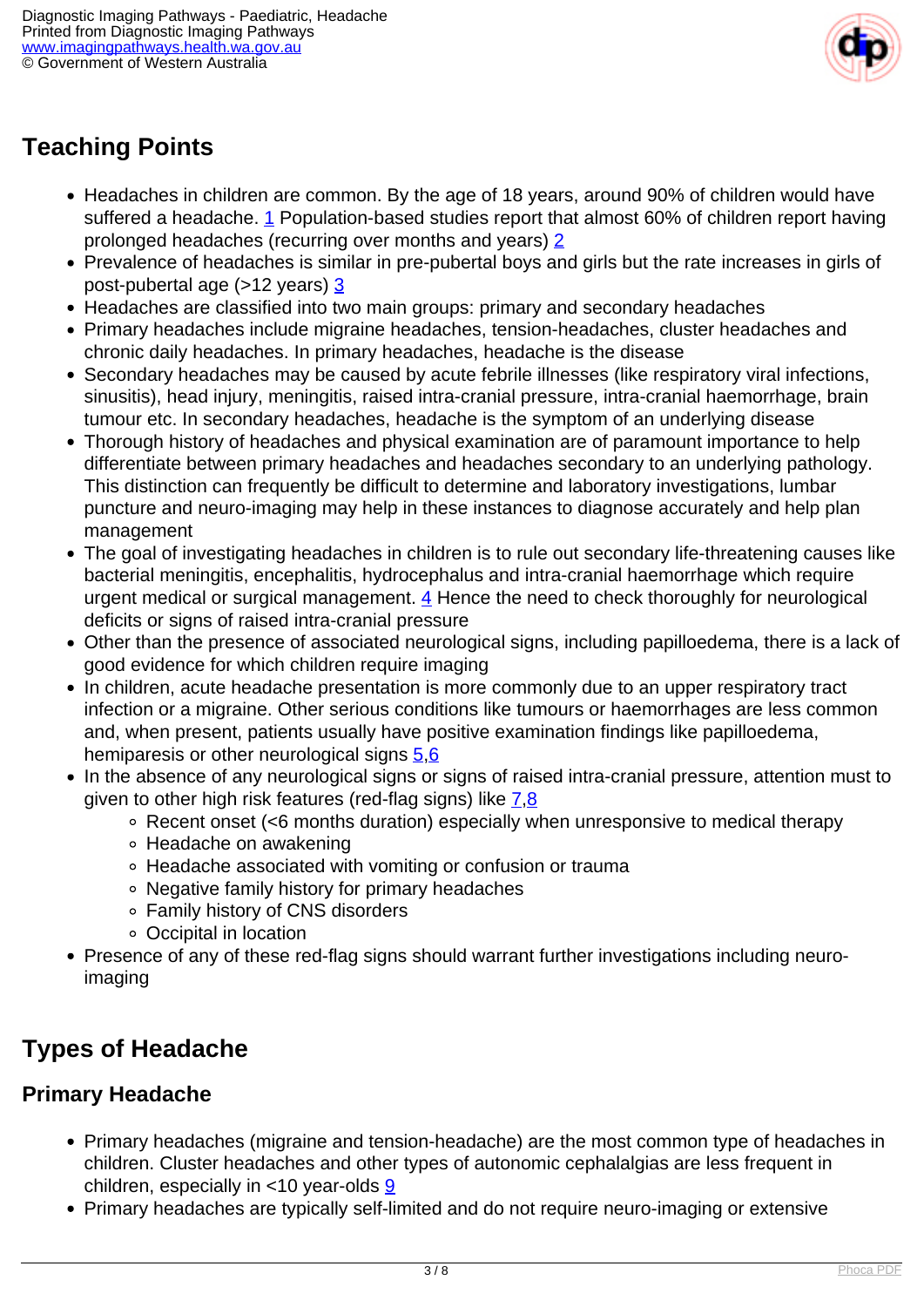

laboratory investigations. Presence of atypical features like migraine with hemiparesis warrant neuro-imaging to rule out any sinister underlying cause which may potentially be treatable

- Magnetic Resonance Imaging (MRI) is preferred over Computed Tomography (CT) scanning in view of lack of ionising radiation, better sensitivity and specificity in diagnosing posterior fossa structural abnormalities and subtle grey-matter abnormalities and the ability to provide functional information when needed. But, if MRI is unavailable or sedation would be an issue in performing an acceptable MRI scan, CT scan is an excellent alternative [10](index.php?option=com_content&view=article&id=231&tab=references#10)
- Functional imaging like Positron Emission Tomography (PET), Single Photon Emission Computed Tomography (SPECT) and cerebral perfusion studies should be restricted to a selective group of patients when suspecting complications secondary to headaches when patients present with a sudden change in characteristics or severity of headaches [6](index.php?option=com_content&view=article&id=231&tab=references#6)[,9](index.php?option=com_content&view=article&id=231&tab=references#9)

#### **Migraine**

- Migraine is the second most common type of headache seen in children  $\frac{5,11}{2}$  $\frac{5,11}{2}$  $\frac{5,11}{2}$
- Classic migraine has no aura. It resolves spontaneously without any sequelae and has no discernible underlying structural pathology that can be identified
- Atypical migraine may have a preceding aura before the onset of headache and includes several sub-types of migraine
- Migraine sub-types that may benefit from neuro-imaging are migraine with hemiparesis/hemiplegia, basilar-type migraine, ophthalmoplegic migraine and acute confusional migraine
- Studies report prevalence of neuro-imaging abnormality in patients with non-acute headache with normal neurological examination to be extremely low at 0.18% - 0.9%, supporting the idea of not routinely imaging these patients  $7,10$  $7,10$
- A systematic review of available evidence on neuro-imaging reported a prevalence rate of 2.3% of surgically treatable lesions in children with recurrent headaches who were examined by a neurologist prior to imaging [11](index.php?option=com_content&view=article&id=231&tab=references#11)

#### **Tension-type Headache (TTH)**

- Tension headaches are estimated to be more prevalent in children than migraines as a significant number of cases are not reported to parents or family physicians [5](index.php?option=com_content&view=article&id=231&tab=references#5)
- TTH may be hard to differentiate from migraine as the symptomatology frequently overlaps between the two. TTH is the most common headache in the age group 8-12 years [9](index.php?option=com_content&view=article&id=231&tab=references#9)
- A diagnosis of TTH is frequently made by excluding other causes. So, in the absence of any worrisome features, no routine neuro-imaging or laboratory investigations are necessary. An enquiry into physical and mental stressors for a child should be made to rule out psycho-social triggers for TTH episodes

#### **Secondary Headache**

- In emergency setting, Secondary headaches are the most common presentations (secondary to upper respiratory tract infections) but in a primary care setting they are less common  $5,6$  $5,6$
- The International Classification of Headache disorders (ICHD) attributes secondary headaches to causes like [6](index.php?option=com_content&view=article&id=231&tab=references#6)
	- Head or neck trauma
	- Cranial or cervical vascular disorders
	- Non-vascular intra-cranial disorders
	- Substance abuse or withdrawal
	- o Infections
	- Loss of haemostasis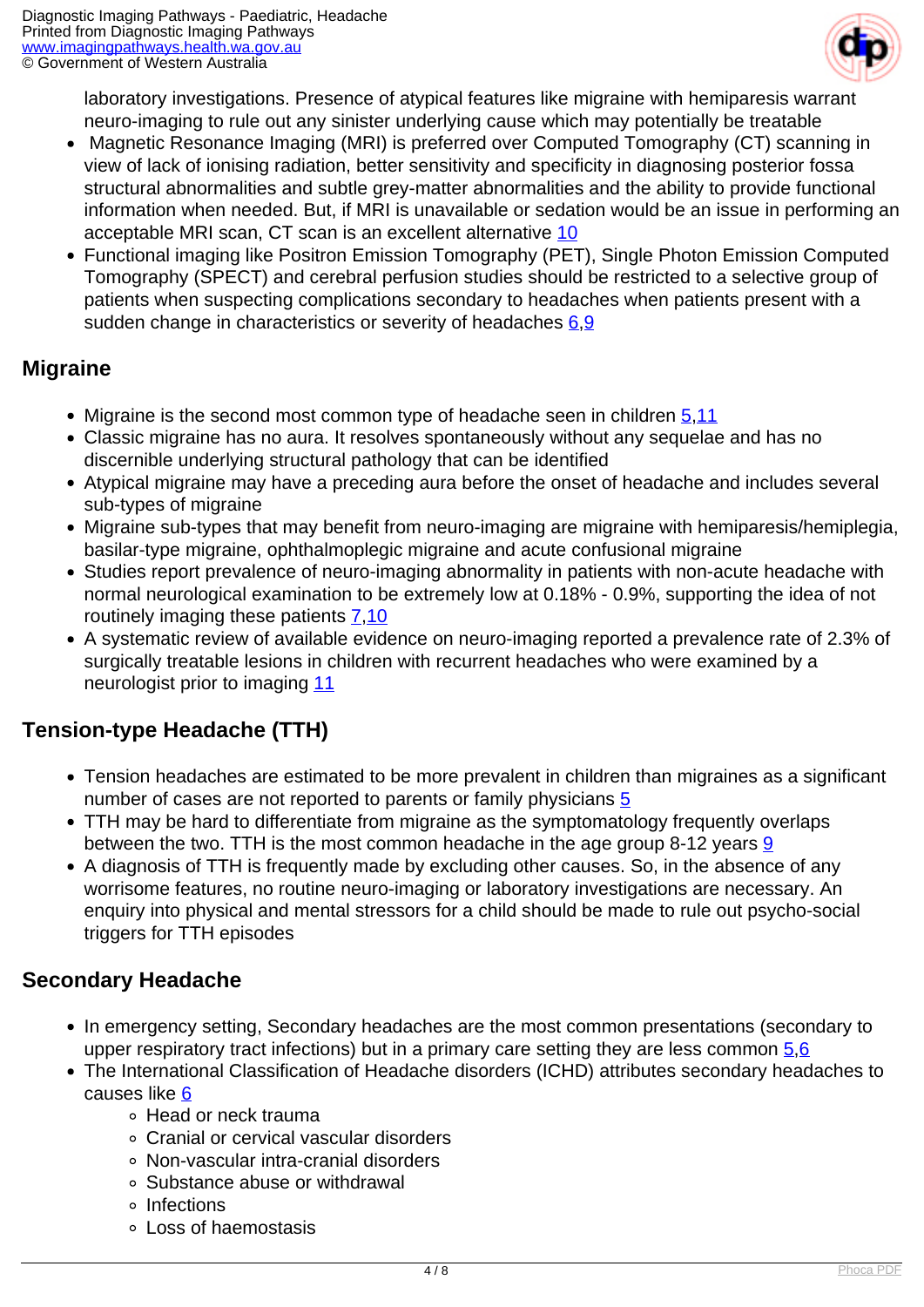

- Disorders of cranium, neck, eyes, ears, nose, sinuses, teeth, mouth, or other facial or cranial structures
- Psychiatric disorders
- Although headaches secondary to upper respiratory tract infections are the most common type, the main concern in a child with headache is the possibility of a brain tumour. Although brain tumours are the second most common primary neoplasms in childhood, their annual incidence rate is low [12](index.php?option=com_content&view=article&id=231&tab=references#12)
- Almost 95% of children with intra-cranial space occupying lesions had positive neurological findings at diagnosis in a study done by Childhood Brain Tumor Consortium [12](index.php?option=com_content&view=article&id=231&tab=references#12)
- MRI is reported to have a higher sensitivity and specificity 92% and 99% for detecting intra-cranial lesions compared to CT's 81% and 92% but there was no statistically significant difference in detecting surgically-relevant intra-cranial space occupying lesions [12](index.php?option=com_content&view=article&id=231&tab=references#12)
- One study reports an increased number (50%) of incidental findings on brain MRI in children with headaches which were clinically irrelevant but lead to increased further testing due to parental anxiety and the authors suggest that with increasing MR technology, these numbers may rise manifold [13](index.php?option=com_content&view=article&id=231&tab=references#13)
- Whilst MRI is preferred for most cases there are certain scenarios where CT should still be the initial investigation given its excellent sensitivity and specificity for these conditions, availability, rapidity and the ease of acquiring imaging [14](index.php?option=com_content&view=article&id=231&tab=references#14)
- When the suspicion of a SAH is high, a negative CT scan should be followed by lumbar puncture especially when the CT scan was performed after 6 hours of headache onset [14](index.php?option=com_content&view=article&id=231&tab=references#14)
- Empirical treatment and / or in-patient management should not be delayed or with-held for children suspected to have bacterial meningitis with a view to acquire neuro-imaging
- When an aneurysm or an arterio-venous malformation is identified on a non-contrast neuroimaging scan, it should be followed by a MR angiogram preferably or CT angiography to further characterise the lesion and for treatment planning [14](index.php?option=com_content&view=article&id=231&tab=references#14)

## **Computed Tomography (CT)**

- Magnetic Resonance Imaging (MRI) is preferred over Computed Tomography (CT) scanning in view of lack of ionising radiation, better sensitivity and specificity in diagnosing posterior fossa structural abnormalities and subtle grey-matter abnormalities and the ability to provide functional information when needed. If MRI is unavailable or sedation would be an issue in performing an acceptable MRI scan, CT scan is an excellent alternative [10](index.php?option=com_content&view=article&id=231&tab=references#10)
- MRI is reported to have a higher sensitivity and specificity 92% and 99% for detecting intra-cranial lesions compared to CT's 81% and 92% but there was no statistically significant difference in detecting surgically-relevant intra-cranial space occupying lesions [12](index.php?option=com_content&view=article&id=231&tab=references#12)
- Whilst MRI is preferred for most cases there are certain scenarios where CT should still be the initial investigation given its excellent sensitivity and specificity for these conditions, availability, rapidity and the ease of acquiring imaging [14](index.php?option=com_content&view=article&id=231&tab=references#14)
- When the suspicion of a SAH is high, a negative CT scan should be followed by lumbar puncture especially when the CT scan was performed after 6 hours of headache onset [14](index.php?option=com_content&view=article&id=231&tab=references#14)
- When an aneurysm or an arterio-venous malformation is identified on a non-contrast neuroimaging scan, it should be followed by a MR angiogram preferably or CT angiography to further characterise the lesion and for treatment planning [14](index.php?option=com_content&view=article&id=231&tab=references#14)

## **Magnetic Resonance Imaging (MRI)**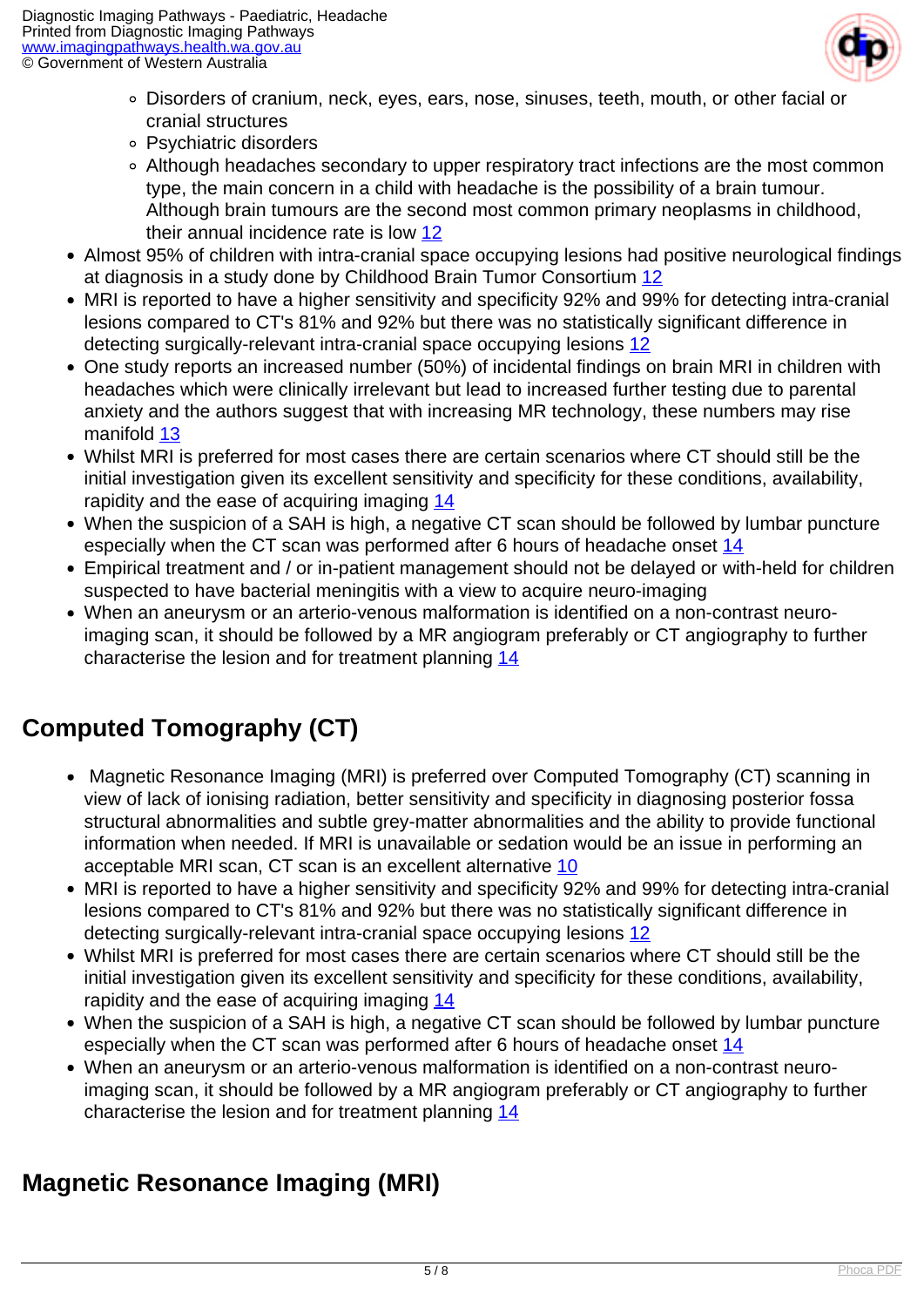

- Magnetic Resonance Imaging (MRI) is preferred over Computed Tomography (CT) scanning in view of lack of ionising radiation, better sensitivity and specificity in diagnosing posterior fossa structural abnormalities and subtle grey-matter abnormalities and the ability to provide functional information when needed. If MRI is unavailable or sedation would be an issue in performing an acceptable MRI scan, CT scan is an excellent alternative [10](index.php?option=com_content&view=article&id=231&tab=references#10)
- MRI is reported to have a higher sensitivity and specificity 92% and 99% for detecting intra-cranial lesions compared to CT's 81% and 92% but there was no statistically significant difference in detecting surgically-relevant intra-cranial space occupying lesions [12](index.php?option=com_content&view=article&id=231&tab=references#12)
- One study reports an increased number (50%) of incidental findings on brain MRI in children with headaches which were clinically irrelevant but lead to increased further testing due to parental anxiety and the authors suggest that with increasing MR technology, these numbers may rise manifold [13](index.php?option=com_content&view=article&id=231&tab=references#13)
- Whilst MRI is preferred for most cases there are certain scenarios where CT should still be the initial investigation given its excellent sensitivity and specificity for these conditions, availability, rapidity and the ease of acquiring imaging  $14$

### **References**

References are graded from Level I to V according to the Oxford Centre for Evidence-Based Medicine, Levels of Evidence. [Download the document](http://www.cebm.net/wp-content/uploads/2014/06/CEBM-Levels-of-Evidence-2.1.pdf)

- 1. Barea LM, Tannhauser M, Rotta NT. **An epidemiologic study of headache among children and adolescents of southern Brazil.** Cephalalgia. 1996;16:545. (Level II evidence)
- 2. Abu-Arafeh I, Razak S, Sivaraman B, Graham C. **Prevalence of headache and migraine in children and adolescents: a systematic review of population-based studies.** Dev Med Child Neurol. 2010;52:1088. (Level I evidence)
- 3. Lateef TM, Merikangas KR, He J, et al. **Headache in a national sample of American children: prevalence and comorbidity.** J Child Neurol. 2009;24:536. (Level III evidence)
- 4. King C. **Emergent evaluation of headache in children.** 2012. In: UpToDate, Basow, DS (Ed), UpToDate, Waltham, MA. (Review article)
- 5. Lewis DW, Qureshi F. **Acute headache in children and adolescents presenting to the emergency department.** Headache. 2000;40(3):200-3. (Level II evidence)
- 6. Lipton RB, Bigal ME, Steiner TJ, et al. **Classification of primary headaches.** Neurology. 2004;63:427. (Review article)
- 7. Taylor FR. **Diagnosis and classification of headache.** Prim Care. 2004;31:243-59. (Review article)
- 8. Silberstein SD. **Practice parameter: evidence-based guidelines for migraine headache (an evidence-based review) : Report of the Quality Standards Subcommittee of the American Academy of Neurology.** Neurology. 2000;55:754. Accessed on: 12th Oct 2012. (Guidelines). [View](http://www.neurology.org/content/55/6/754.full.pdf+html) [the reference](http://www.neurology.org/content/55/6/754.full.pdf+html)
- 9. Ozge A, Termine C, Antonaci F, Natriashvili S, Guidetti V, Wöber-Bingöl C. **Overview of diagnosis and management of paediatric headache. Part I: diagnosis.** J Headache Pain. 2011;12(1):13-23. (Review article)
- 10. Sandrini G, Friberg L, Coppola G, Jänig W, Jensen R, Kruit M, Rossi P, Russell D, del Rìo MS, Sand T, Schoenen J. **European Federation of Neurological Sciences. Neurophysiological tests and neuroimaging procedures in non-acute headache (2nd edition).** Eur J Neurol. 2011;18(3):373-81. (Level I evidence)
- 11. Lewis DL, Ashwal S, Dahl G, et al. **Practice parameter: evaluation of children and adolescents with recurrent headaches : report of the Quality Standards Subcommittee of the American Academy of Neurology and the Practice Committee of the Child Neurology Society.**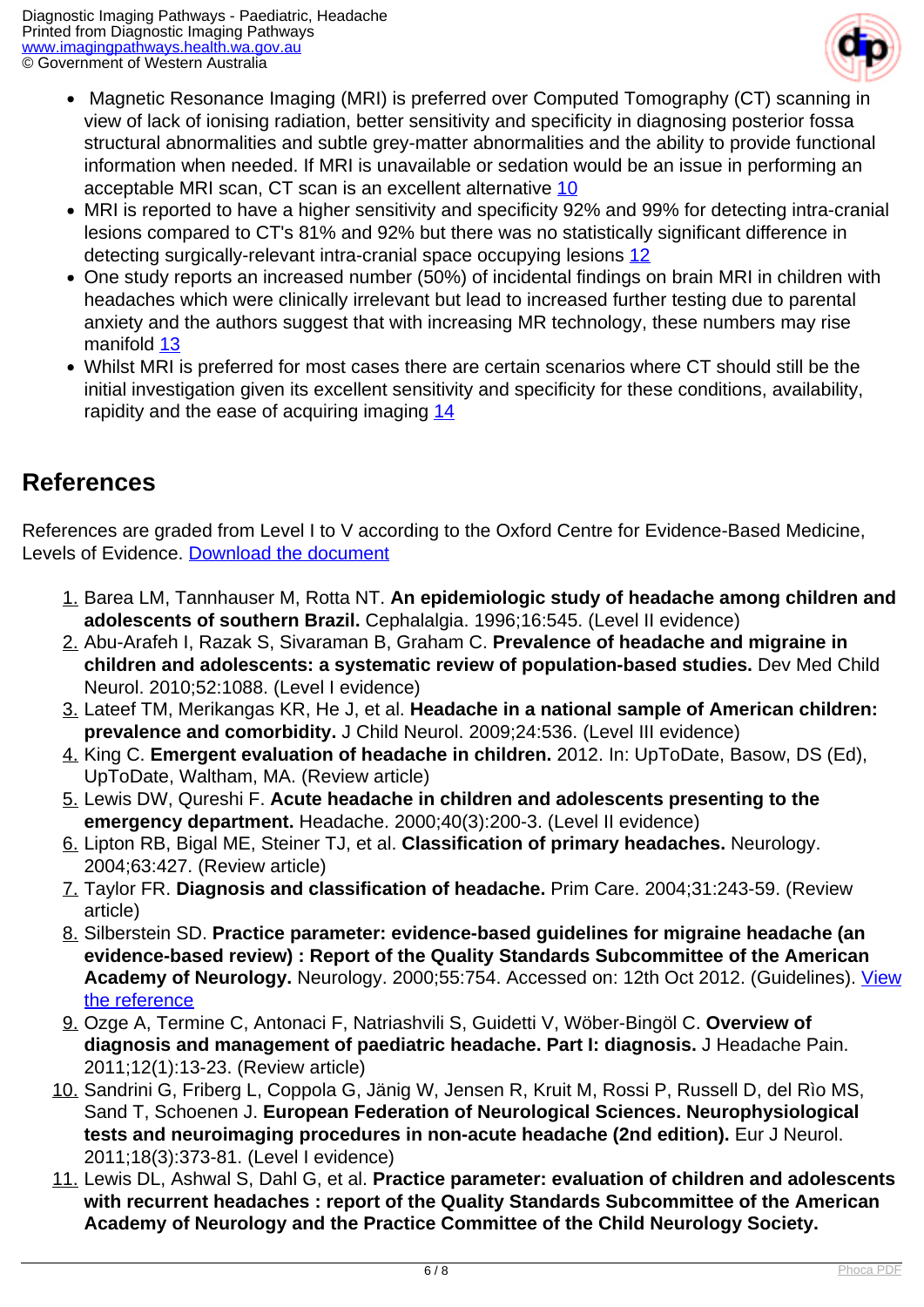

Neurology. 2002;59:490-8. (Guidelines). [View the reference](http://www.neurology.org/content/59/4/490.full.pdf+html)

- 12. Medina LS, D'Souza B, Vasconcellos E. **Adults and children with headache: evidence based diagnostic evaluation.** Neuroimaging Clin N Am. 2003;13:225-35. (Level I evidence)
- 13. Streibert PF, Piroth W, Mansour M, Haage P, Langer T, Borusiak P. **Magnetic resonance imaging of the brain in children with headache: the clinical relevance with modern acquisition techniques.** Clin Pediat (Phila). 2011;50(12):1134–9. (Level III evidence)
- 14. Jamieson DG, Hargreaves R. **The role of neuroimaging in headache.** J Neuroimaging. 2002;12:42-51. (Review article)
- 15. Lipton RB, Bigal ME. **Ten lessons on the epidemiology of migraine.** Headache. 2007;47(Suppl 1):S2-9. (Review article)
- 16. Kernick D, Campbell J. **Measuring the impact of headache in children: a critical review of the literature.** Cephalalgia. 2009;29:3-16. (Level II evidence)
- 17. Schoenen J, Sándor PS. **Headache with focal neurological signs or symptoms: a complicated differential diagnosis.** Lancet Neurol. 2004;3:237-45. (Review article)

| Information from this website                                                                                                                                        | <b>Information from the Royal</b><br><b>Australian and New Zealand</b><br><b>College of Radiologists' website</b>                                                                                                                                                                                                                                                                               |
|----------------------------------------------------------------------------------------------------------------------------------------------------------------------|-------------------------------------------------------------------------------------------------------------------------------------------------------------------------------------------------------------------------------------------------------------------------------------------------------------------------------------------------------------------------------------------------|
| <b>Consent to Procedure or Treatment</b><br><b>Radiation Risks of X-rays and Scans</b><br><b>Computed Tomography (CT)</b><br><b>Magnetic Resonance Imaging (MRI)</b> | <b>Computed Tomography (CT)</b><br><b>Contrast Medium (Gadolinium versus</b><br>lodine)<br><b>Gadolinium Contrast Medium</b><br><b>Iodine-Containing Contrast Medium</b><br><b>Magnetic Resonance Imaging (MRI)</b><br><b>Radiation Risk of Medical Imaging for</b><br><b>Adults and Children</b><br><b>Ultrasound</b><br><b>Making Your Child's Test or Procedure</b><br><b>Less Stressful</b> |

#### **Information for Consumers**

#### **Copyright**

© Copyright 2015, Department of Health Western Australia. All Rights Reserved. This web site and its content has been prepared by The Department of Health, Western Australia. The information contained on